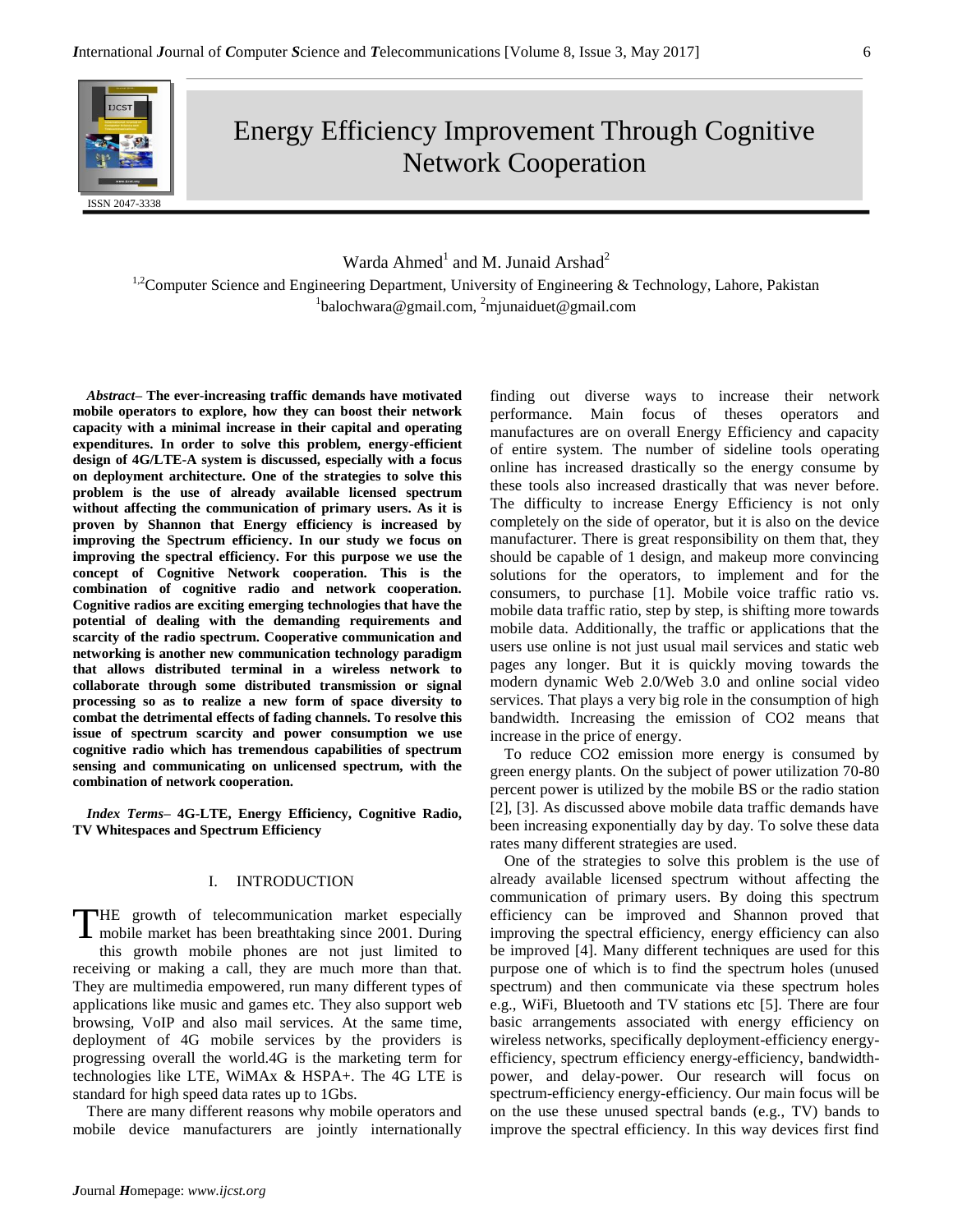the unused spectral bands with the help of cognitive radio then network cooperation is done for communication. Basic Architecture of LTE-A network is shown in Fig. 1.



Fig. 1. Basic Architecture of LTE-A network

We implement cognitive radio in LTE Base station and TV station to the core network. We assume that our downlink transmission is done by using TV whitespace. Cognitive radio is implemented to exploit new spectrum band that is note used by the primary user. We also use spectrum broker between the core network and TV Station. Spectrum broker is basically set of rules that are implemented on request sent by cognitive radio to use specific spectrum. Spectrum broker contains spectrum database. We are proposing our method for Pakistan. So the spectrum database is maintained by Frequency allocation board (FAB) of Pakistan.

There are fundamentally two approaches to enhance the energy proficiency in a mobile network.

- The initial one is to diminish the power utilization of base station(BS) by utilizing more power-proficient equipment, advanced software to adjust power utilization to the traffic situation and in addition to adjust between energy utilization and performance.
- The second strategy is the utilization of intelligent network distribution strategies.

#### II. LITERATURE SURVEY

One of the techniques that are used for energy efficiency is device centric architecture. Under this architecture of base stations are studied. Reducing the power consumption at base stations (BSs) that account for heavy energy usage e.g., about 60-80% of the total energy consumption in cellular networks. This is done by switching-on/off based dynamic BS operation for potential energy saving, which allows the system to entirely turn off some underutilized BSs during low traffic periods. It can be easily seen that the traffic profile of the night time is much lower than that of the daytime. It is also observed that there is a slight difference between the traffic profiles of ordinary weekdays and weekend/holiday. Since the operators need to deploy their BSs to support the peak time traffic, it is inevitable that the BSs are under-utilized most of other times, especially, at night and on weekends. Note, however, that BSs consume most of their peak power consumption even when they are in little and no activity. This explains why potential energy savings can be achieved by dynamically switching on/off BS [6].

Another research says that not just energy efficient network lead us to green communication but spectrum efficiency also plays very important rule. For this purpose a technique called millimeter wave frequency (mm-Wave) was introduced. Mmwave provide large untapped spectrum bands through which data rate of gigabit transmission should be possible. Unlike traditional cellular system, millimeter wave transmission do not benefit from diffraction and depression making it difficult to propagate through obstacles thus resulting in higher shadowing loss. They also have less favorable link budget due to low power amplifier (PA) output powers and greater path loss at these higher frequencies. One advantage of millimeter wave, however, is that the smaller wavelengths allow for the fabrication of antenna arrays having a much higher number of antenna elements in a much smaller area than is typical at microwave bands. It is shown in this paper that Mmwave B-4G small cell technology can provide peak and cell edge rates greater than 10 Gbps and 100 Mbps respectively with latency less than 1msec for local area network [7].

I-Hong Hou and Chung Shue Chen proposed a distributed protocol for self organizing LTE systems that considers both spectrum efficiency and energy efficiency. This protocol jointly optimizes several important components, including resource block scheduling, power allocation, client association, and the decisions of being in active or sleep mode. The protocol requires small computational and communicational overheads. Further simulation results show that that the proposed protocol achieves much better performance than the existing policy [8].

Another researcher shows that the use of coordinated multi point (CoMP) is an efficient technique for increasing the energy efficiency of entire network. Coordinated Multi-Point (CoMP) is a technique, in which neighboring BSs cooperate to transmit (or receive) the same information to some individual users. This technique is currently proposed in 3GPP-LTE Rel. 11, and it is especially beneficial to users located at the cell edge. Research shows that the use of CoMP with sleep mode technique and cell zooming help to reduce the energy consumption mainly in sleep mode and cell zooming. Also this paper tells the behavior of CoMP together with both solutions, and researcher show that it helps to maintain the network quality when sleep mode or cell zooming are applied, and is thus an important contribution in the implementation of green wireless networks [9].

Another technique was purposed known as ICIC technique to mitigate the ICI and to improve UEs throughput without largely reducing spectral efficiency. In this article, traditional ICIC techniques were described. System-level simulations are made under uniform and non-uniform UE distributions. They allow researchers to study the performance of each technique for deferent type of parameters like spectral efficiency, energy efficiency, and mean throughput per zone, throughput fairness index, and UE satisfaction. They also show that a non cooperative ICIC scheme that improves SFR performance without the need to exchange additional signaling messages between the different cells. Further they discuss a distributed cooperative ICIC scheme that adjusts resource and power allocation between the different cells in a collaborative manner. This technique makes use of the signaling messages exchanged between the adjacent cells over X2 interface [10].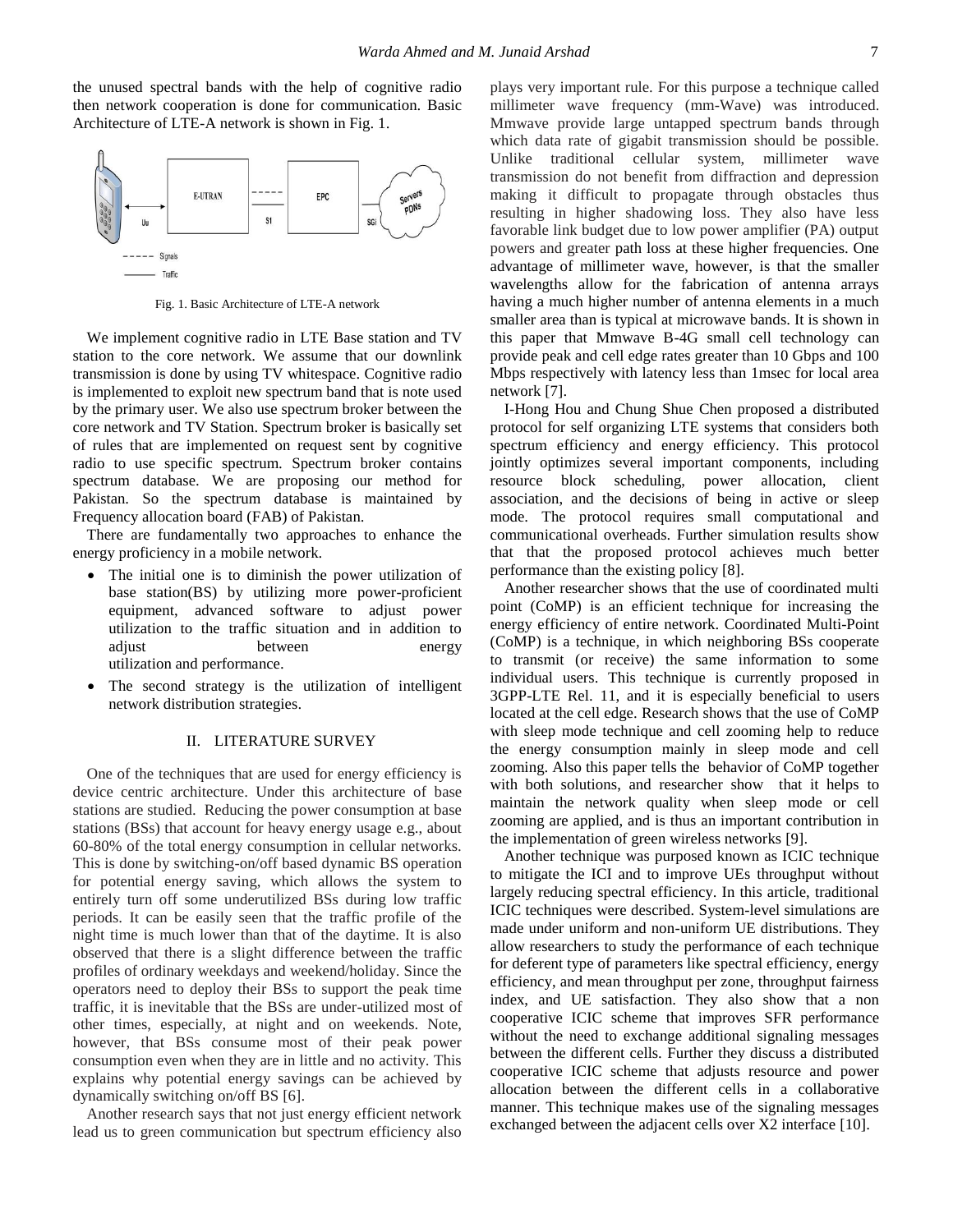Among the LTE-A communication techniques, Device-to-Device (D2D) communication which is defined to directly route data traffic between spatially closely located mobile user equipments (UEs), holds great promise in improving energy efficiency, throughput, delay, as well as spectrum efficiency. As a combination of ad-hoc and centralized communication mechanisms, D2D communication enables researchers to merge together the long-term development achievements in previously disjoint domains of ad-hoc networking and centralized networking [11].

Recently researchers show that combination of cognitive radio and network cooperation plays very important rule in energy efficiency of cellular networks. This is termed as cognitive network cooperation. In the proposed framework, cellular devices are first allowed to identify spectrum holes through spectrum sensing. Then, network cooperation is invoked for efficiently exploiting the available spectrum holes for green communications [12].

# III. PROPOSED SYSTEM

Tremendous increase of mobile user in Pakistan leads us to spectrum scarcity. In Pakistan spectrum scarcity problem can be easily resolved because in here large bandwidth of 52-856 MHz is unoccupied most of the time. These bands are allocated to TV channels. In which most of the band is unoccupied like 800MHz band .These unoccupied bands are known as TV white spaces. Detailed study has done in Department of Electrical Engineering, COMSATS Institute of Information Technology Islamabad to find TV white spaces in Pakistan. After detailed experiment results they find out that Pakistan is gifted with large unoccupied band. And by the use of Cognitive radio spectrum scarcity is reduced [13].

In continuation of above research, we proposed an architecture in which these unoccupied TV white spaces are used. This is done by the use of cognitive radio. Detail research is done on the cognitive radio. In which we see that how they can be used? What are their working principles? What type of protocols they use? Cognitive radio is a term used for intelligent radios. They are adaptive to the nature which means they learn from the nature. They detect the unoccupied frequency bands and automatically shift the transmission to these bands by adjusting the protocols. Detection of these frequency bands is done by using different methods. Also Detail overview of LTE network is given. To show that how it can be used in TV white spaces, detail definition of TV white spaces is given what they are and how they can be found. The main scope of research is to use TV white spaces in terms of energy efficiency of cellular network.

To implement cellular network that utilize TV white spaces require four things

 TV white spaces are utilized same as already working in other countries. Like FCC in US approve the request of utilizing TV white spaces. Similarly spectrum management regulatory authority gives permission to the use of these TV spectrums. In Pakistan this permission is granted by FAB (Frequency Allocation Board).

- Access to database: Spectrum and database of each country is different from other country. So a database is maintained by the specific country through which device register itself and gain permission to communicate through that spectrum band.
- A data model is required in which content of the query and response to that specific query is described. This data model contains information about geolocation data base, access technology etc. This Data model is dependent to spectrum regulatory authority.
- A protocol is required to gain access to data base. This protocol is used by white space devices to gain access to data base that allow them to use white space spectrum.

In our proposed architecture the difference is TV band devices with cognitive radio capabilities communicate by using Spectrum broker which is connected to database maintained by Frequency Allocation Board of Pakistan and they also communicate in cooperative manner by using TV station for its downlink transmission. We show that by using this way spectrum scarcity is reduce and in return Energy Efficiency is improved because acceding to Shannon capacity formula:

$$
C = B \log_2(1 + |h|^2 S/N) \tag{1}
$$

According to this formula when bandwidth increases capacity also increase and with the increase in capacity power used by the transmitter to deal with traffic overloading is reduced. And Energy Efficiency of the system is increased. We are using TDD multiplexing technique for downlink transmission and for uplink OFDM is used. We are using the method of cognitive network cooperation. And by using this communicate through TV station in the same way we communicate through Bluetooth or wifi.TV station is one dimensional transmission so we are using TDD for downlink .As downlink traffic rate is high than uplink traffic.

### *A) Network Architecture*

LTE network have flat architecture in which Base station known as eNodeB communicate with user equipment. It is responsible for all radio communication. It is connected to serving gate way through S1-u interface mean S1 interface in user plan. And it is connected to mobility management gateway with S1-c interface means S1 interface in control plan. Multiple S/GW and MME make the core of LTE network. eNodeBs communicate with each other with X2 interface. Core network is connected to cloud data centre which is further connected to spectrum broker. TV station is also connected to this cloud data centre which is also said to be backhaul network of LTE. TV station and BS are connected to the backbone network with wired and wireless connection

Base station known as eNodeB is the basic component in cellular network. It consists of tower on which three antennas are mounted in triangular direction. In which two are used for receiving and other one for sending information. These antennas vary according to the base station provider company. The equipment associated with antennas is located in the container below at the base of the tower. Beside this cellular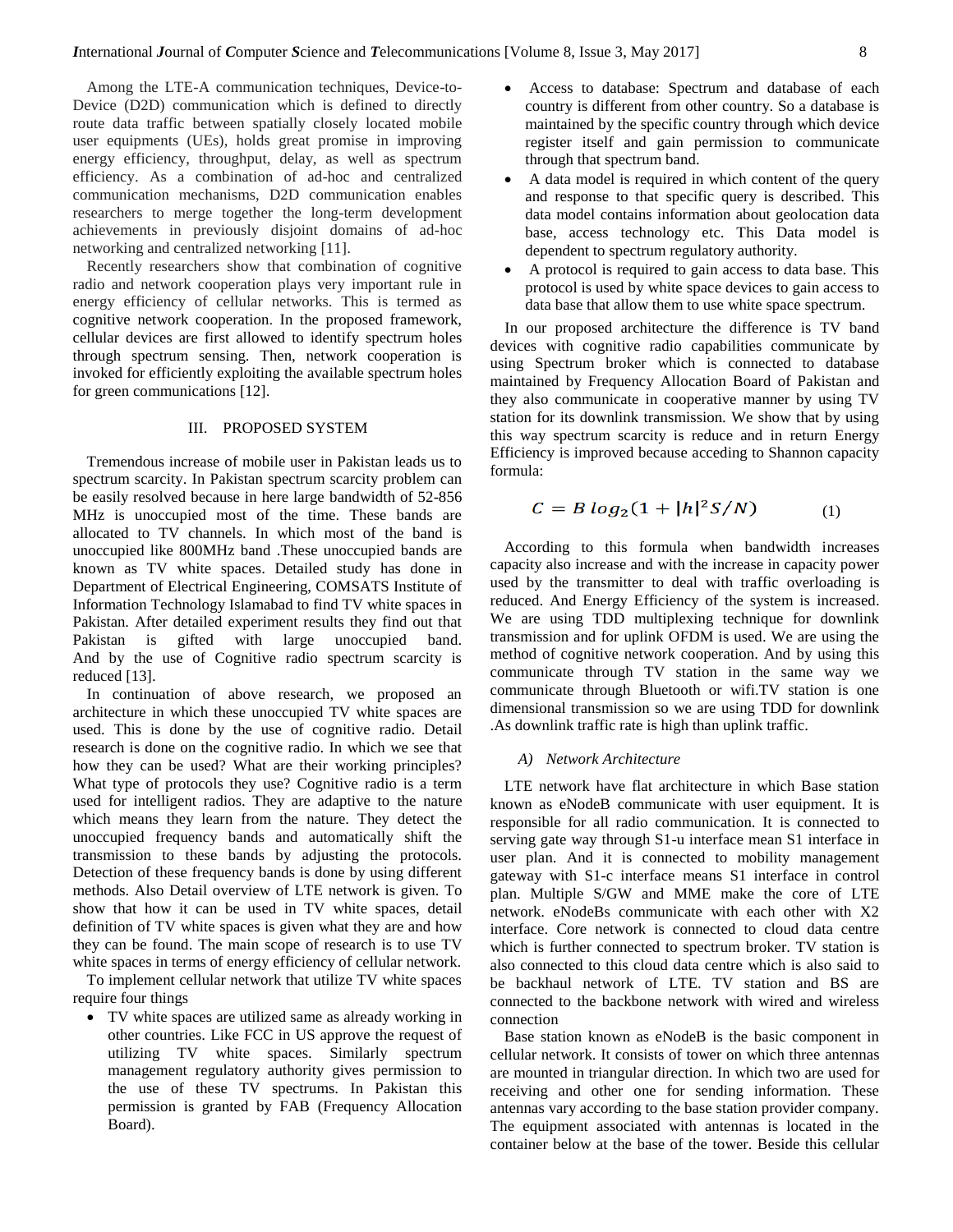system have many other elements that are use to make the network and then establish connection to PSTN system to make calls on wireless or wired phones. Different types of cellular networks have different types of network architecture. But basic mechanism is same in all of them. Like, we are dealing with LTE network, so our cellular architecture is same as LTE. LTE has well defined architecture. By this they provide ease to product manufacturers that they can standardize them.

#### *B) Cellular Architecture*

Cellular network consist of User terminal which is basically mobile phone equipment. An antenna known as Base Transceiver station (BTS) is installed on the top of the tower use to send and receive radio signals. This antenna is connected to Base Station Controller (BSC) and Mobile switching centre (MSC) which routes to the location register and then link to the PSTN. Antenna, which is known as BTS in cellular networking, is one unit that makes direct interaction with the mobile equipment by sending radio signals to the mobile equipment. It means that BTS directly communicate with mobile terminal. It act as small centre and provide route to the calls for specific base station which is best suited for that call. BTS is link to BSC through microwave links. Base Transceiver System consists of number of elements.

The first element is the electronics section enclosed in the container located at the base of tower. It contains a lot of electronic circuits like radio frequency amplifiers, frequency combiner, radio transceivers, control communication links and electric supply. Second element of BTS is antenna along with its feeder which is use to connect antenna with BTS. Antennas are mounted on tall towers and buildings. So, they cover more area. BTS communicate with BSC through MSC is the brain of the cellular system which coordinates with BSCs provide controls and act like switch to make connection with public telephone network. MSC is connected to BSC which is connected with different types of links like fiber optics, copper wire and sometimes microwave links. It contains many important things like home location and visitor location registers along with last known position of user equipment [14].

## *C) Base Station*

In our methodology Cognitive radio base station is installed .During busy hours cognitive radio base station (eNodeB) sense the spectrum holes which lies between 700-800 MHz in Pakistan. And shift some traffic to these bands. These spectrum bands are detected by using dynamic spectrum access. Cognitive radio use different techniques to detect these bands. Here we are using energy detection technique; this is very simple and affective cognitive radio technique for detecting these bands. In this band cognitive radio continuously monitor the band and when there is no primary user detected they assign these bands to secondary users. It is also communicating with database to ensure that this spectrum is free at that time. This is known as cognitive capability of the network. Another thing in cognitive network is cooperation. In which data and information is send using other standard like WiFi, WiMax etc. In our proposed methodology our main purpose is to achieve higher Energy Efficiency. For this purpose we involve TV Station in our cellular network. TV station is also connected to backhaul network as cellular base station (eNodeB). During peak hours when traffic is very high some information is shifted to TV Station to provide services to the mobile users by doing these new bands are being utilized. Cognitive radio antenna senses the spectrum using Dynamic spectrum access mechanism.

LTE-A is itself self organizing network. It means that, LTE A network adapts the protocols of other networks (WiFi, Bluetooth) and communicate through these networks. So LTE A network is also adaptable to use TV whitespaces. For this purpose some kind of antenna is required that is capable of dynamic spectrum access and Cognitive radio is that kind of thing. It senses the environment set protocols according to environment then send data or information on that spectrum.

Cognitive radio network can be implemented in different type's networks architecture i.e. ad hoc or Infrastructure. In ad hoc architecture there is no central device for decision making. Device to device communication is an example of ad hoc architecture. In infrastructure mode some kind of central device is used that makes the decision and then routs the traffic. In our methodology we are using infrastructure mode .In this mode traffic first goes to base station which is connected to spectrum broker with backhaul network, which decides that spectrum is available for communication or not, then further send to user equipment.

When LTE A network is implemented in TV white Spaces LTE A user equipment and eNodeB act as white space devices. There are two types of white space devices Mode I and Mode II devices. Mode I devices are those devices that do not have geo location capability. Mode II devices are those devices that have geo location capability. Mode I device are dependent on Mode II devices for communication because Mode II devices provide them list of available spectrum. But in Pakistan we do not have geo location database so we detect the spectrum using energy detection technique of cognitive radio. Then send request to the spectrum broker to implement the spectrum rules in this band and send us acknowledgment to communicate on this band.

TV white spaces are dynamic in nature so white spaces devices (i.e., UEs and eNodeBs) must aware of availability of these bands. To meet this dynamic allocation of channel LTE A provides a mechanism know as carrier aggregation. In carrier aggregation affected band is expanded, that is, delivered to the user by utilizing multiples carries on concurrent radio resources.

It is well known fact that when traffic is high and band width is low more power is consumed by the base station. By using cognitive radio techniques new bands are sensed to increase the bandwidth of spectrum .So that extra traffic is shifted to that band. And the extra power consume by the base station is low.

## *D) Backhaul Network*

In our architecture after base station backhaul network comes. Now what is back haul network? There is still contradiction in the definition of backhaul network. We said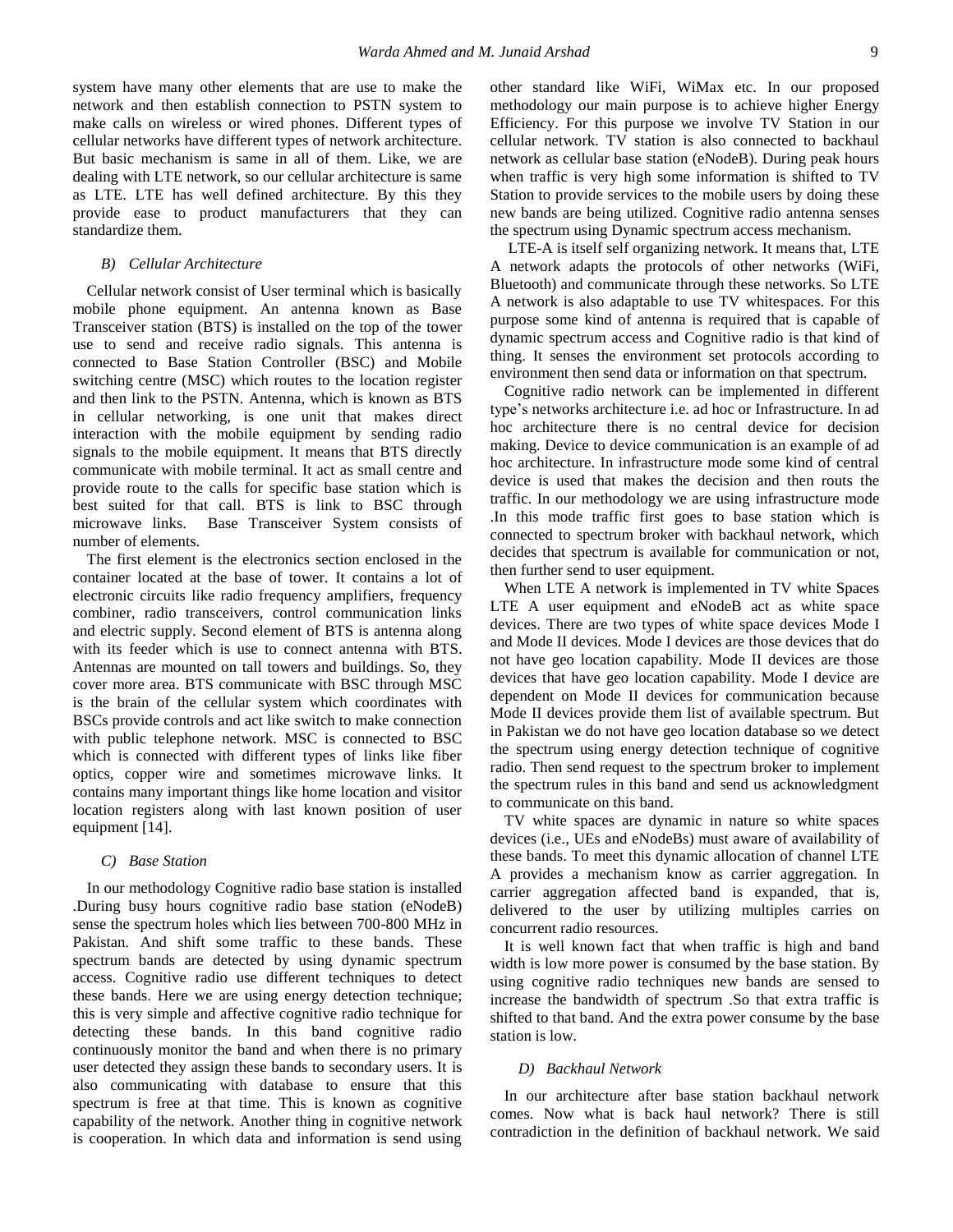backhaul network as a cloud backbone of the cellular system. In LTE it is Evolve Packet Core network. It contains the entire data related to user and network. User data means user Ids through which user communicate with network and network setup call and other services for the users. Network related data mean what type of network it is? What services are provided by network? It also has information about modulation techniques and the frequency bands used by the system. Architecture of Cognitive radio enodeB is shown in the Fig. 2.



Fig. 2. Architecture of Cognitive Radio enodeB

#### *E) Spectrum Broker*

Spectrum broker lie between Back haul network and TV Station. Spectrum broker is basically set of rules .These rules are define by FCC or any company that provides spectrum for different types of communication. In Pakistan these rules are set by FAB (frequency allocation board) of Pakistan. Spectrum broker is connected to Database most of the time. Database provides information about spectrum under space, time and frequency. Spectrum broker is updated once in a day.

### *F) TV Station*

TV station is like base station of mobile network. This station operates on 65 to 800MHz. It used for sending TV information or signals to the user. In our proposed method TV station is used for sending mobile information and serving mobile users. To improve energy efficiency of the system, it connected to the Backhaul network. And between TV station and Backhaul network spectrum broker is present which implement the spectrum rules defined by spectrum providing organization. TV station provides one way communication.

# *G) Cognitive Radio Mobile Equipment*

Cognitive radio mobile station is user equipment with cognitive radio antenna like other antennas of WiFi and Bluetooth to communicate with these technologies. Similarly to communication via TV bands user terminal have cognitive radio antenna to receive those signals send on TV bands. As according to IEEE 802.22 LTE-A transmission is allowed to use TV whitespaces.

### *H) Working of Proposed System*

Working of proposed architecture is given as: First of all eNodeB with cognitive radio detects the spectrum hole and send this information to EPC. EPC send this request to spectrum broker. Spectrum broker apply spectrum rules on it. It also calculate the transmit power of eNodeB. If band is free for transmission acknowledgment is send to EPC and EPC send this information back eNodeB. After the acknowledgment is received eNodeB send data on this spectrum band. This scenario is depicted in Fig. 3.



Fig. 3. Working of Proposed Architecture

User equipment with TV station receiving antenna detects the transmission and start receiving it. In it transmitting power of base station becomes half. BS and TVS are simultaneously communicating with the user equipment.

An algorithm is implemented on cognitive radio base station and also on cognitive radio UE which tells them about the spectrum is empty or not. In our proposed method spectrum is sensed by energy detection technique and then this information is sent to the spectrum broker it contains data base of spectrum maintained by Frequency allocation Board of Pakistan. If this spectrum is under the rules to utilize this spectrum than Cognitive radio eNodeB send data on this link. On the user side cognitive radio accept this data through TV station. In this cognition is done by cognitive radio and then eNodeB cooperatively communicate with User Equipment. Downlink link data is sent on TV white space through TV station and uplink is done with BS station. Transmission through TV station is done by using Alamouti space time coding. Alamouti space time coding is a technique used in communication to send different copies of same data through different antennas. It is a very complex coding technique.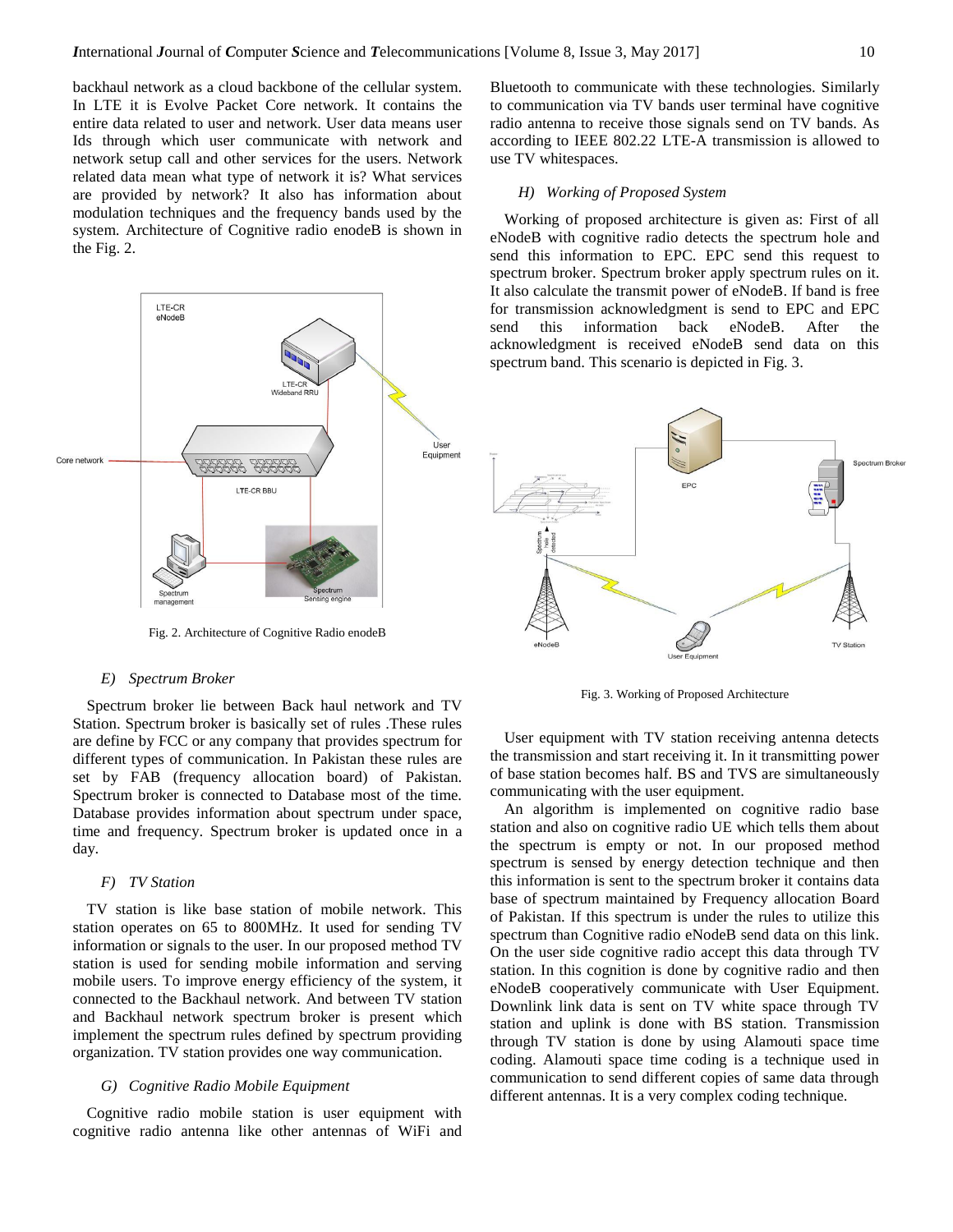**Display** 

# IV. SIMULATION AND RESULTS

To validate that our proposed architecture is Energy Efficient, We use SEAMCAT 4.1.0. It is the abbreviation of Spectrum engineering advance Monte-Carlo Analysis tool. It is statistical simulation tool based on Monte Carlo Method. It takes some initial parameters like antenna height, propagation model, frequency on which two links are communicating. One of the links is victim link and other is interfering link. By using the parameters provided it simulate and provide the results in the form of snapshots. It shows dRSS means desired signal intensity and iRSS (Interfering signal intensity). It is shown in the Fig. 4 and Fig. 5.

We find different results by inputting different values of power of sending signal. Than calculate the signal to noise ratio of simulated parameters by using formula:

$$
C/I = dSRR/iSRR = SINR \tag{2}
$$

 $1.0$ 

 $0.9$ 

**A** Compare

**Vector list** 

 $\bullet$   $\blacksquare$ 

Add or remove external vectors



Fig. 4. Desired Signal Intensity

According to this formula we find the SINR of system in dBm. Bit rate loss is less if this value is less than the threshold value of SINR. And system is energy efficient. dSRR and iRSS is shown in Fig. 4 and Fig. 5.



Fig. 5. Interfering Signal Intensity

Parameters used by us to simulate are shown in Table I. Relationship between transmit power and SINR is shown in Fig. 6.

Table I: Simulation Parameters

| Transmit<br>power of<br>BS(dBm) | $C/D - 80$<br>dBm | Victim link<br>coverage<br>radius | Interfering link<br>Coverage<br>radius<br>(km) | Frequency<br>(MHz) |
|---------------------------------|-------------------|-----------------------------------|------------------------------------------------|--------------------|
| 46                              | $-5.568$          | 10                                |                                                | 800                |
| 30                              | $-5.140$          | l O                               |                                                | 800                |
| 2.5                             | 12.226            |                                   |                                                | 800                |



Fig. 6. Relationship between transmit power and SINR

#### V. CONCLUSION

In this work, we study energy efficiency in cellular networks especially in LTE networks. We study different energy efficiency techniques which are proposed to reduce the power consumption in cellular networks. We took a detail literature survey on techniques that are used to improve the energy efficiency of cellular networks. While doing this survey we see that cognitive radio is an emerging technology used help in the reduction of energy consumption. This led us to the use of TV whit spaces. These are unused TV spectrum. We follow the idea of Shannon that when spectrum efficiency is improved, energy efficiency is also improved. So in this work our main focus is on spectrum efficiency. For this purpose we use Cognitive radio to find the spectrum bands that are unused. We propose our method for Pakistan. For this purpose, first we took a detailed survey of spectrum used by Pakistan and number of mobile phone operators in Pakistan. While doing this we see that there is a huge amount of spectrum bands i.e., from 700-800 MHz are free. Mean that, they become unoccupied most of the time. So we utilize these bands by using cognitive radio. At the end simulation results show two things. First one is that, LTE-A efficiently communicate on 800MHz .Secondly on different power scenario, bit rate loss is less, which shows that efficient transmission will be done at low power.